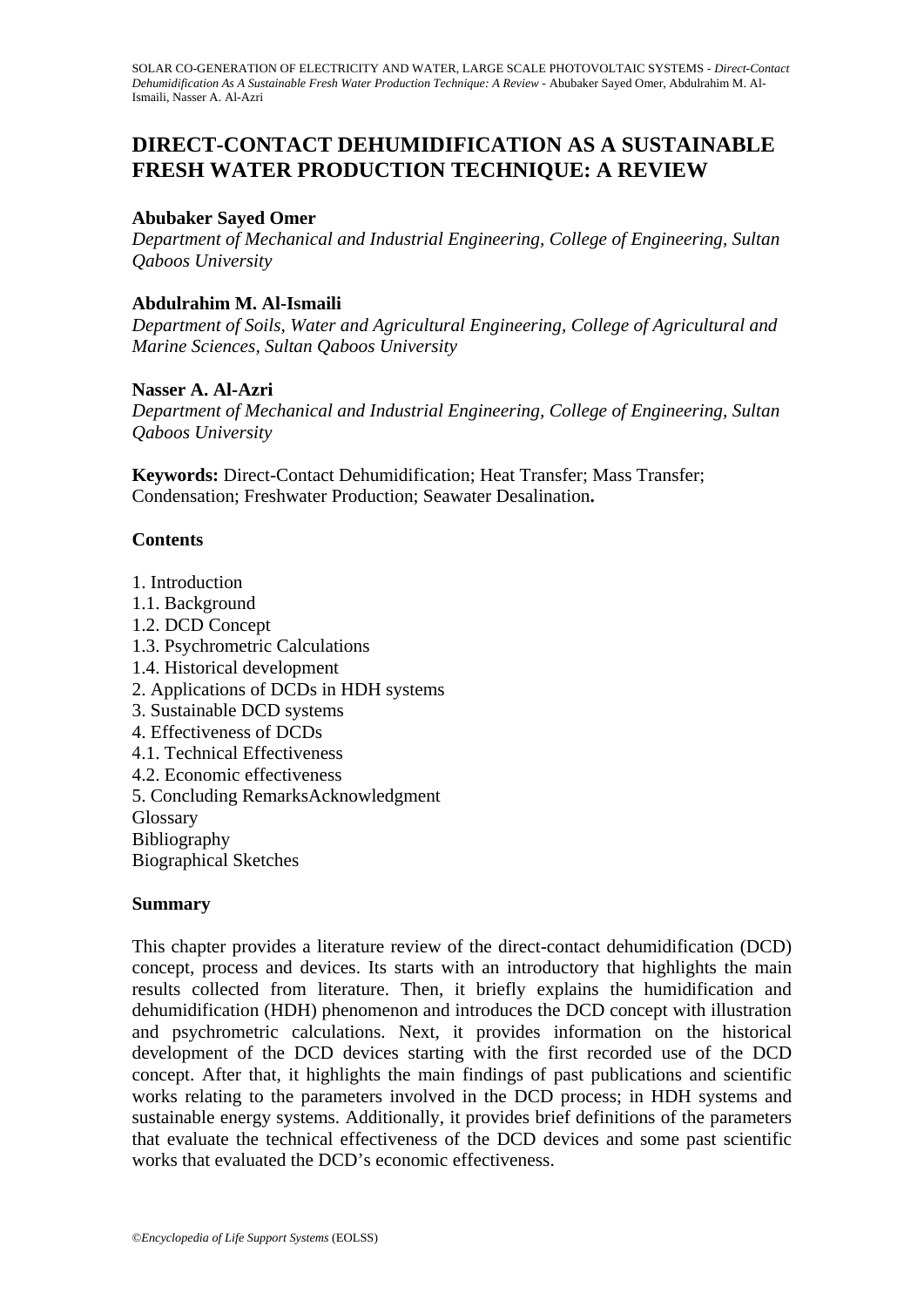## **Introduction**

Direct Contact Dehumidifiers (DCDs) are devices used to extract moisture from humid air stream through a direct contact between two phases: relatively cold freshwater and warm humid air. In comparison to indirect contact dehumidifiers, DCDs proved superiority in terms of being corrosion- and fouling-free, no water leakage and more heat transfer. This chapter presents a review of the various aspects of DCD systems such as the working principle, historical development, applications in different Humidification-De-Humidification (HDH) systems, energy sustainability and technical and economic effectiveness. The literature on he subject reports three main types of DCDs: (i) spray type, (ii) packing type and (iii) bubble column (pool condensation) type. Freshwater production is directly proportional to air temperature, air humidity, water-to-air ratio, and apparatus height, and inversely proportional to water temperature. Water-to-air ratio, DCD height and air flowrate have optimal values of 2, 60 cm and 0.16 kg/s, respectively, that correspond to highest production rates and beyond these values production decreases. Several methods to calculate numerical values for DCD technical effectiveness are reviewed along with experimental results. For large-scale use, a direct contact HDH system operated with renewable energy was found to be the most efficient and profiting desalination technique reported. Therefore, direct contact HDH systems are very promising desalination methods due to their enhanced economic effectiveness.

## **1.1. Background**

Dehumidification is the process of removing moisture from a gas-vapor stream through contact with a cold surface of liquid or solid form. The dehumidification process involves a phase change of matter from gas to liquid, which is known as condensation. When a relatively-warm air-water mixture makes contact with a cold surface, the mixture reaches its dew point and consequently water-vapor molecules condense on the cold surface (Collins Dictionary,2017; Brundrett 1987). This process is a naturallyoccurring phenomenon, and can also be artificially implemented in several areas in science and industry. For instance, commercial dehumidifiers are used to enhance air quality in residential, industrial and medical premises (Allergyandair, 2017; Thepurefactory, 2013; AMFA, 2017; Aprilaire, 2018). The commercial dehumidifiers are essential in areas of increased humidity because moisture in the air can cause a number of drawbacks like; health problems and discomfort, accumulation of mold in households and acceleration of metal corrosion over time (Brundrett, 1987 ; Arundel et al, 1986 ; Davis et al, 2016 ; Shaman et al, 2010 ; Yang et al, 2015; Li et al, 2010 ; Hayes et al, 2013). Along with the removal of moisture, dehumidifiers take out microsize pollutants like pollens from the atmospheric air (Iihf, IIHF Arena Man, 2002; Airconditioning-systems Dehumidifier, ;2017; Mohammad et al, 2015; Chung et al, 1995). Another industrial purpose for dehumidification is desalinating saline water through Humidification-Dehumidification (HDH) systems (Huang et al, 2017 ; Niroomand et al, 2015; Al-Ismaili et al, 2016; Klausner et al, 2004; Narayan et al, 2010; Eslamimanesh et al, 2010).

The HDH systems are used to desalinate water through imitation of the natural hydrologic cycle. These systems have attracted the attention of scientists who wish to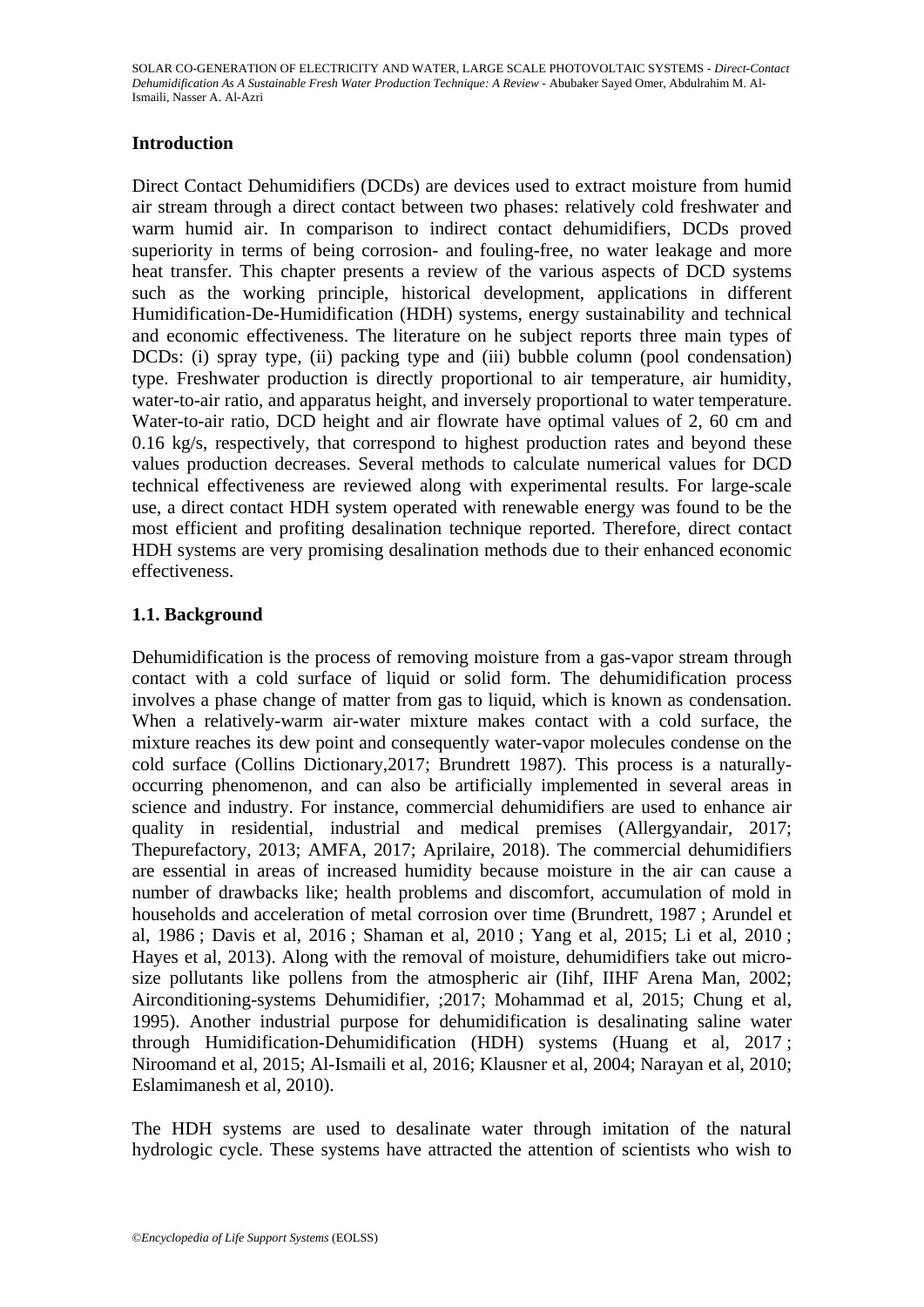alleviate the drawbacks of fresh water scarcity in many parts of the world. The HDH systems are basically composed of three major components; a humidifier, a dehumidifier and a heat-providing system (solar stills, waste heat, electric heaters, etc…) (Parekh et al, 2004; Al-Hallaj et al, 2006; Farid et al, 2003; Ettouney, 2005; Hou, 2008; Xiong et al, 2006; Al-Enezi et al, 2006; Zheng, 2017; Sharshir et al, 2016; Yildirim and Solmuş, 2014). Usually in the HDH systems, the dehumidifier component is mainly a surface heat exchanger, which was found to be costly due to the corrosion and blockage damages caused by the saline water (Huang et al, 2017; Alsadaie and Mujtaba, 2017; Somerscales, 1997). One method to eradicate the technical and economic disadvantages of the surface heat exchangers is to replace them with direct contact dehumidifiers (DCD). These devices offer a long mean lifetime and are costeffective due to the ease of construction and the absence of contact between saline water and transporting elements which eliminate typical problems like; fouling, corrosion and water leakage (Niroomand et al, 2015; Al-Ismaili et al, 2016; Zamen et al, 2013).

# **1.2. DCD Concept**

Direct-contact dehumidifiers (DCD) condense water vapor that is residing in a humid air stream with high temperature and a near saturation humidity by means of direct contact of the humid air stream with a relatively cold fresh water stream. The idea is that heat and mass transfer will take place as a result of the temperature differential between the two fluids as the contact is occurring. Compared to indirect contact dehumidifiers, the DCDs achieve more heat transfer due to the absence of barriers between the two fluids and the increased surface area of contact (Zamen et al, 2013; Li et al, 2006). The DCDs can be categorized according to the flow pattern of both fluids. There are three flow patterns of the DCDs which are: (i) counter-flow contact pattern in which the air and water streams flow in opposite directions to each other, *(ii)* concurrent flow contact pattern in which the two streams flow in the same direction and (iii) crossflow contact pattern in which the direction of flow of one stream is perpendicular to the other (Niroomand et al, 2015; Li et al, 2006; McNaught, 2011).

The DCDs can also be categorized according to the working protocol of the apparatus where the DCD unit is involved. Several types of apparatus were reported in the literature that include packing type (Huang et al, 2017; Eslamimanesh et al, 2010; Li et al, 2013; Jacobs, 1988; Trofimov, 2011), spray (fogging or jet) type (Niroomand et al, 2015; Klausner et al, 2004; Jacobs, 1988; Trofimov, 2011; Hijikata, 1984; Lekic, 1980; Ford and Lekic, 1973; Lin Jie Huang and Ayyaswamy,1987; Celata et al, 1989; Ayyaswamy, 1995) and bubble-column or pool-condensation type (McNaught, 2011; Narayan, 2014; Mahood et al, 2014; Shah and Sekulić, 2003; Tow and Lienhard, 2013; Chehayeb et al, 2014; Schmack et al, 2016; Youn, 2003; Kim et al, 2004; Gulawani et al, 2006). In the packing type DCD, contact between the humid air and the cold fresh water takes place through the distribution of both fluids evenly along the packed bed. For even mass transfer of water along the packing bed which is essential for dehumidification, liquid distributors (such as nozzles) are used (Seader and Henley, 2006). In addition, liquid desiccant solutions are used as packing bed DCD coolants because of their great water absorbance and capability of dehumidifying humid air that comes in contact with them (Sahlot and Riffat, 2016; Yutong and Hongxing, 2007; Yin et al, 2014; Jain and Bansal, 2007; Campen et al, 2003; Mei and Dai, 2008;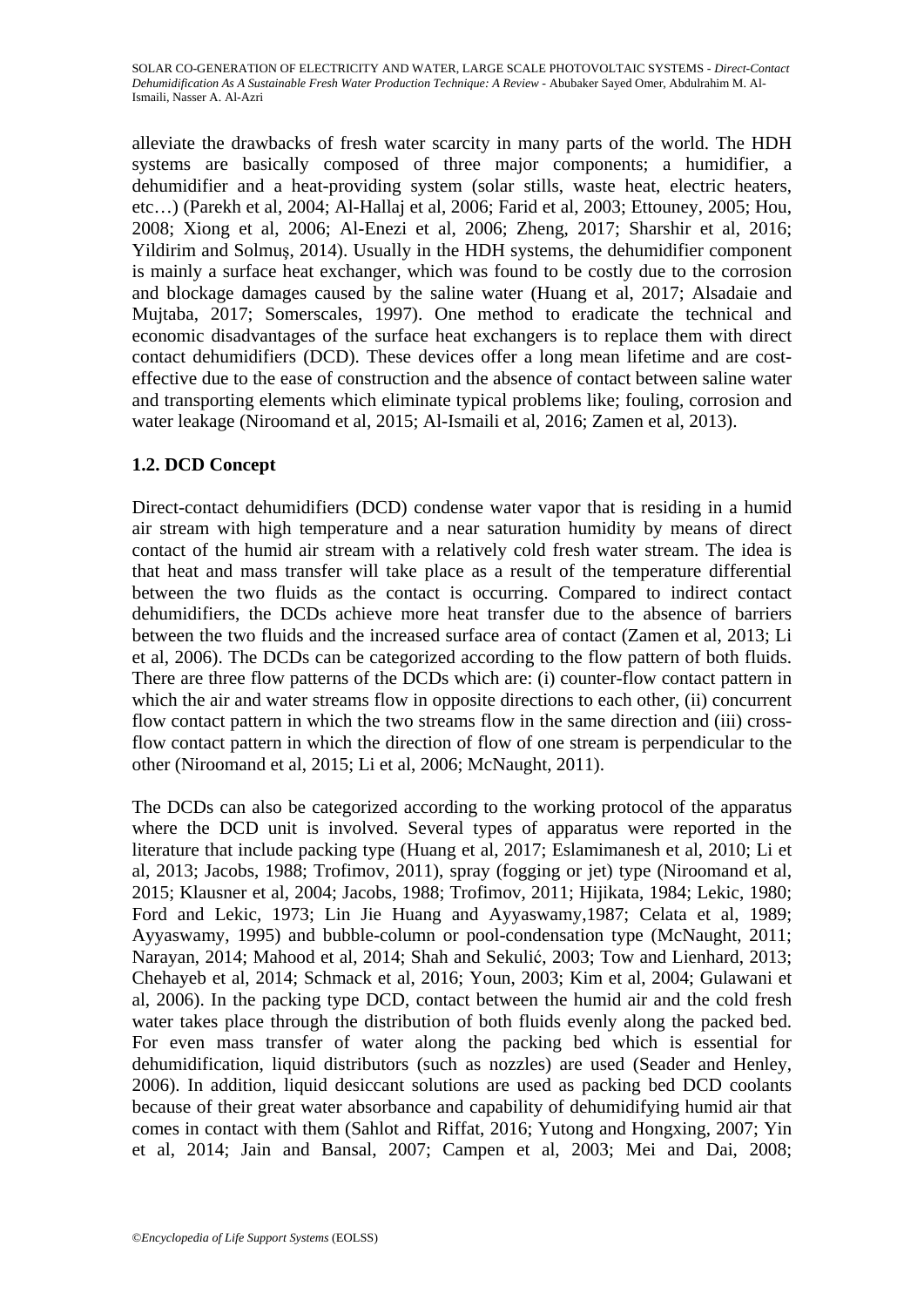Pahlavanzadeh and Nooriasl, 2012; Xiong et al, 2010; Elsarrag, 2006; Babakhani and Soleymani, 2009). Although the use of liquid desiccants in packed bed DCDs is very common, the concept is beyond the scope of this review because liquid desiccants DCDs do not offer direct freshwater production. In the spray type DCD, the contact between air and water occurs with spraying water droplets through nozzles or water jets directly on the air stream (Niroomand et al, 2015; Jacobs, 1988; Trofimov, 2011). In the pool-condensation type, vapor in the form of bubbles is injected through a perforated pipe to come in contact with a relatively cold pool of liquid as exemplified with the Sparge Pipe (McNaught, 2011).

Figure 1 illustrates the DCD working principle; the air stream enters the DCD with relatively high temperature and a humidity level close to saturation where it meets with the coolant fluid (a low-temperature water stream) that acts as the heat sink during contact (Kandlikar et al, 1999). Heat and mass transfer takes place in a direction governed by the temperature gradient during contact as implied by the second law of thermodynamics. In the DCD system, the latent heat load in the humid air is normally released onto the surface of the low-temperature water which causes the vapor to condense on the water surface. Hence, the mass of vapor in the air stream will transition to the surface of the water. Due to this mass transfer, the vapor molecules coalesces on the surface of the water droplet causing its mass to increase (Kandlikar et al, 1999; Oueslati and Megriche, 2017). Finally, the water droplet with its added mass is collected at the bottom of the DCD and the air exits the DCD seemingly drier.



Figure 1. Schematic of the DCD working principle.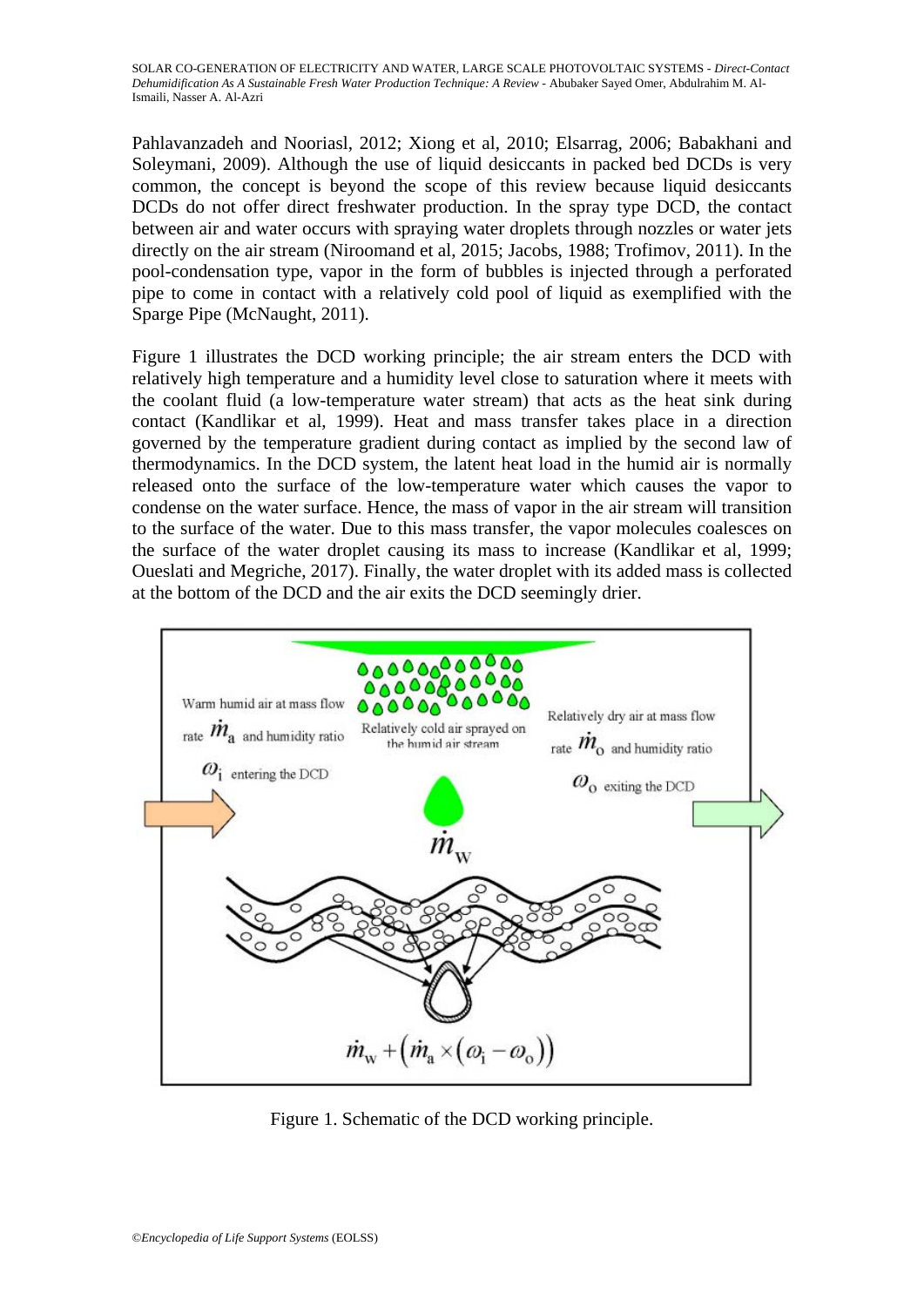#### **1.3. Psychrometric Calculations**

Modeling of HDH systems is mainly based on psychrometric calculations of moist air. At a given atmospheric pressure, the thermodynamic state of air-water mixture can be identified by knowing any two of its intensive properties such as dry bulb temperature (°C), wet bulb temperature (°C), specific humidity (kg water/kg dry air), relative humidity (%), specific volume  $(m^3/kg$  dry air) and specific enthalpy (kJ/kg dry air). Specific humidity and enthalpy are the most relevant properties to HDH systems. With the knowledge of dry bulb temperature and relative humidity, these two values can be calculated using the following equations (ASHRAE, 2009):

$$
\omega = \frac{0.62198P^{\nu}}{P - \varphi P^{\nu}} \tag{1}
$$

where  $\omega$  is the specific humidity (kg moist/kg dry air),  $\varphi$  is the relative humidity and  $P^v$  is the water vapor pressure (Pa) that can be calculated using:

$$
P^{\nu} = 610.78 \exp\left(17. \frac{269T}{237.78 + T}\right),\tag{2}
$$

where  $T$  is the dry bulb temperature  $({}^{\circ}C)$ .

The enthalpy (referenced to kJ/kg dry air at  $T = 0$  °C) can be calculated from (Cengel and Boles, 2015):

The enthalpy (referenced to  $h = 0$  kJ/kg dry air at  $T = 0$  °C) can be calculated from (Cengel and Boles ,2015):

$$
h = 1.005T + \omega(2500.9 + 1.82T). \tag{3}
$$

Al-Azri et al, (2013) extensively described psychrometric calculations of any moist-air property with the knowledge of another two properties. In the dehumidification process (Figure 2), air-water mixture is cooled down to its wet bulb temperature value (1-1' line) which corresponds to 100% relative humidity. Any further cooling will result in the formation of water condensate and a decrease in the specific humidity of air (1'-2 line). The mass flow of the collected water can be calculated from:

$$
\dot{m}_{\rm w} = \dot{m}_{\rm a} \left( \omega_2 - \omega_{\rm l'} \right),\tag{4}
$$

where  $\dot{m}_a$  is the mass flow rate of dry air which can be calculated using the ideal gas equation :

$$
\dot{m}_{\rm a} = \frac{P_{\rm a}\dot{V}}{R_{\rm a}T} \tag{5}
$$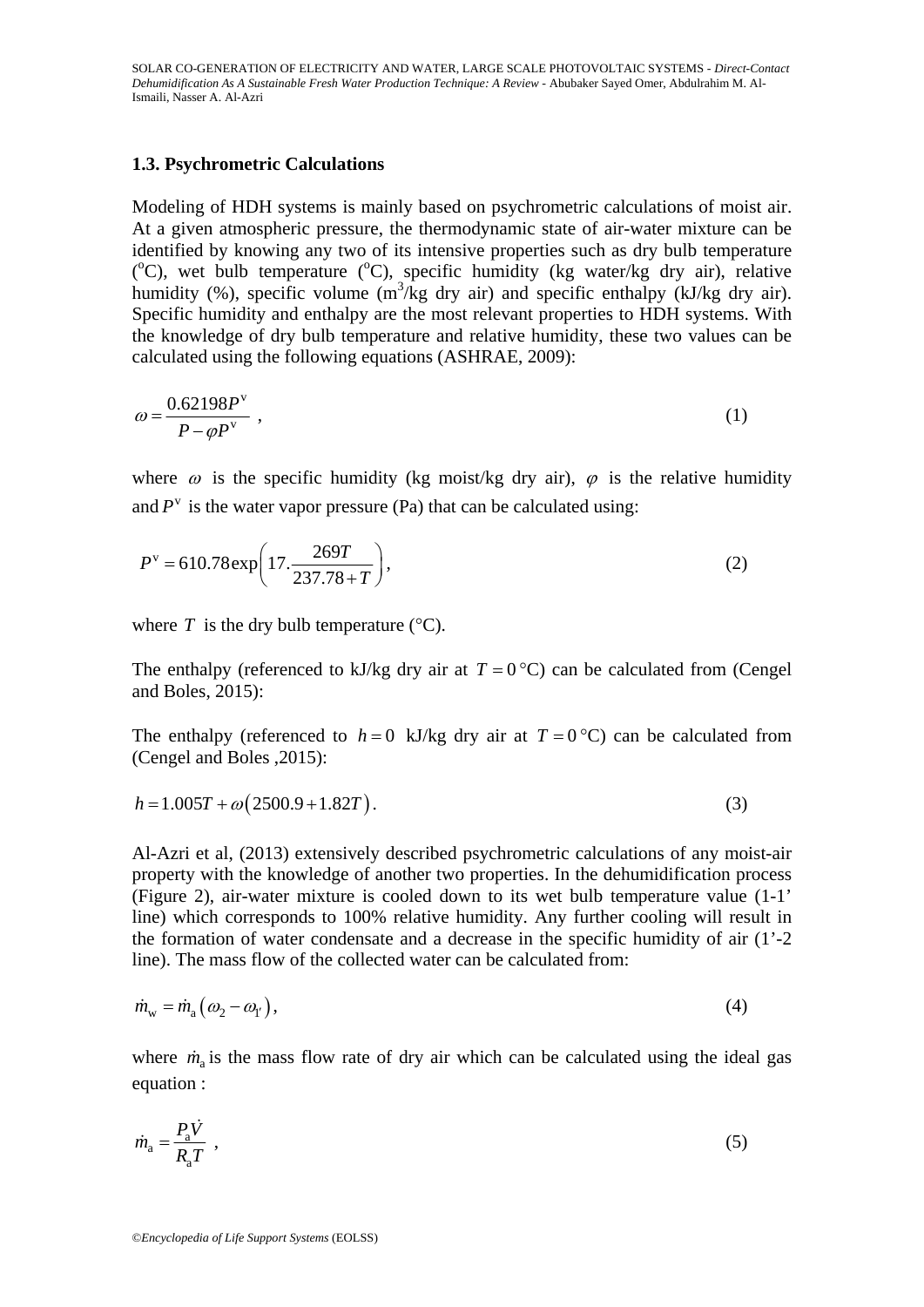where  $\dot{V}$  is the mixture volumetric flow rate (m<sup>3</sup>/s) and  $P_a$  is the dry air partial pressure which can be calculated from:

$$
P_{\rm a} = P - P^{\rm v} \tag{6}
$$

The change in the enthalpy of air can be calculated from:

$$
\Delta H = \dot{m}_a \left( h_2 - h_1 \right). \tag{7}
$$



Figure 2. Dehumidification process.

Figure 2 also shows a humidification process of air-water mixture stream (3-4 line). The air stream is heated with direct contact with warmer water, which results in water mass transfer to the air stream and hence increasing its specific and relative humidity.

The amount of water vapor absorbed by air is:

$$
\dot{m}_{\rm w} = \dot{m}_{\rm a} \left( \omega_4 - \omega_3 \right). \tag{8}
$$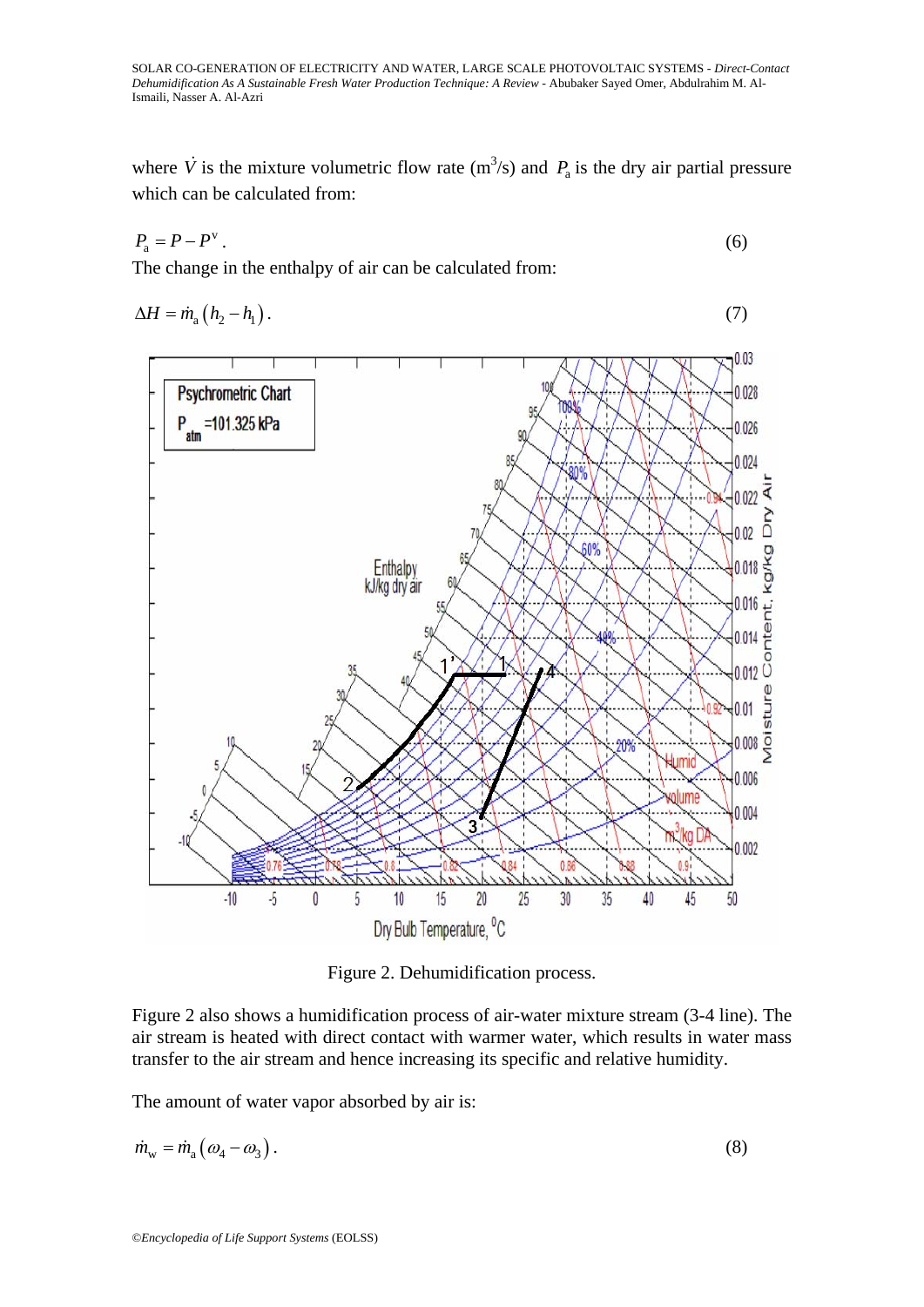The amount of heat transferred in the process is:

$$
\Delta H = m_a \left( h_4 - h_3 \right). \tag{9}
$$

## **1.4. Historical development**

In 1765 James Watt revolutionized the Newcomen steam engine with the idea of using a separate direct-contact condenser to make use of the latent heat of steam (Figure 3). The Newcomen steam engine relied on condensation of steam to create partial vacuum pressure needed for pumping, and the condensation occurred in the cylinder through indirect contact between cold water and the high pressure steam. James Watt invented a detached condensation chamber where the steam was condensed through direct contact with the cold water; consequently a great amount of heat loss was avoided (Kandlikar et al, 1999; Kingsford, 2017; The Hunterian Museum and Art Gallery, 2017).



Figure 3. Modified James Watt's Newcomen steam engine (www.Sussexvt.k12.de.us).

Hausbrand in 1900 explained another type of direct-contact heat exchangers called the barometric condenser (Jacobs, 2011). This type of condenser is mainly composed of a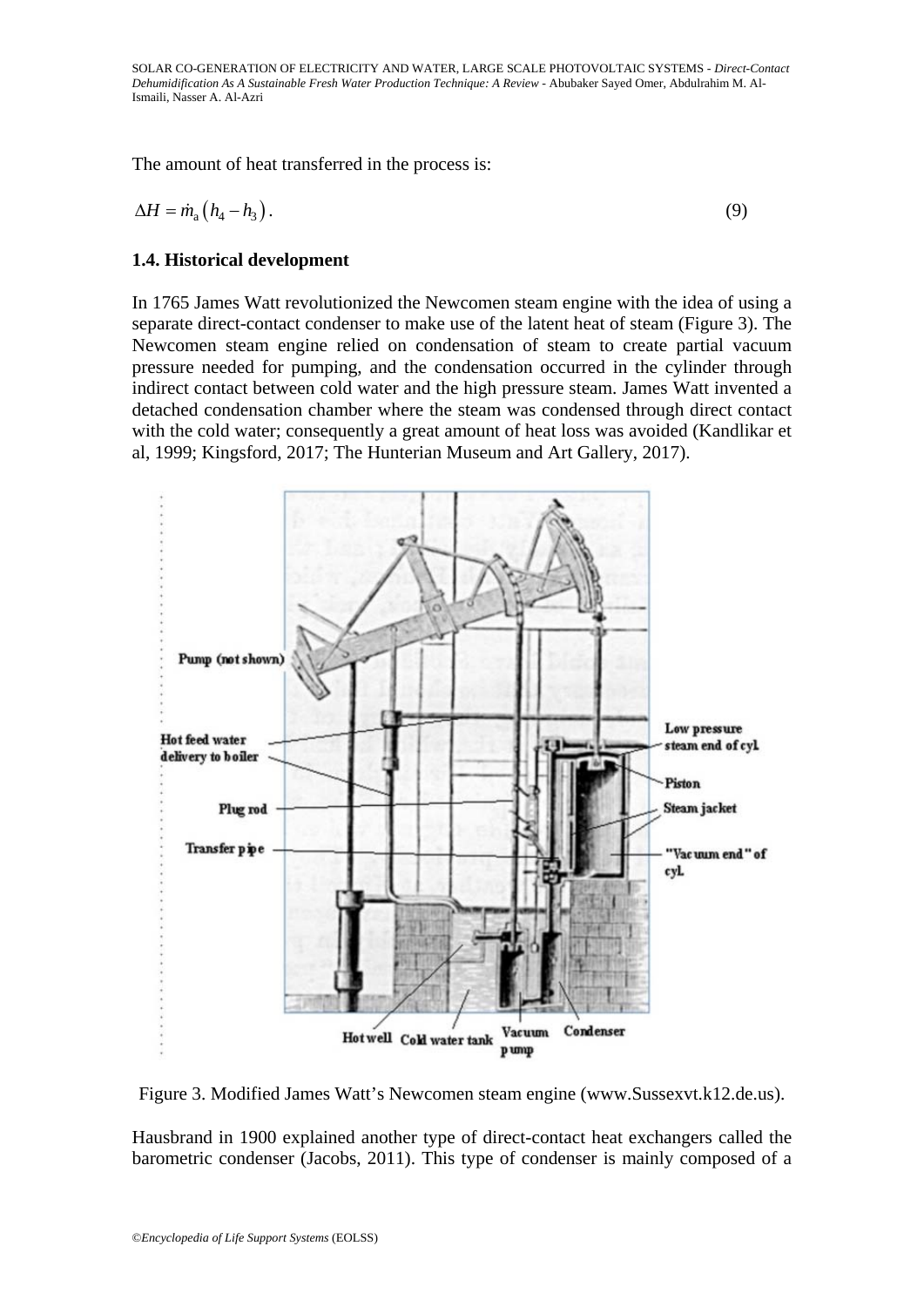shell body and a bundle of jet nozzles, and the discharge of the condensate and coolant is achieved through the use of a vertical tailpipe, if the apparatus is elevated to a certain height otherwise a discharge pump is used (Graham Corp, 2009). In 1923, Schutte and Koerting manufacturing company produced several types of barometric condensers including the first multi-jet barometric condenser. This condenser was working without air pumps and consisted of water jets only. Also, in 1936 they introduced a new multijet condenser with dual water inlets; top inlets with water jets of different flows to do most of the condensation and center inlets with fixed pressure jets to condense the uncondensed particles. In 1940, they introduced a modified version of their 1936 invention with a countercurrent flow pattern, Figure 4 (Schuttle and Koerting, 2014).



Figure 4. Counter-current barometric condenser **(**Schuttle and Koerting, 2014).

In 1961, a mathematical simulation for a direct-contact condenser showed that liquid film condensation resistance is negligible in packing type DCDs (Olander, 1961). In 1965, it was proposed to employ direct-contact condensation of refrigerants in all hydrate and freezing processes that use water-immiscible refrigerants (Saline Water Convers. Act). In 1974, Barrett and Dunn (Barrett and Dunn, 1974) simulated a DCD that is composed of a stack of trays inside a sealed tower where coolant water flows from top to trays underneath through a perforation at the bottom. Contact between coolant and vapor as vapor is injected in bubble form through the perforation at the bottom of the trays. They validated their work through comparison with experimental results collected from a hydrogen sulfide water dehumidifier. They proved the effectiveness and applicability of their simulation on several systems operating on condensation of superheated and supersaturated vapor. In 1988, direct contact heat transfer devices were classified according to their applications in different systems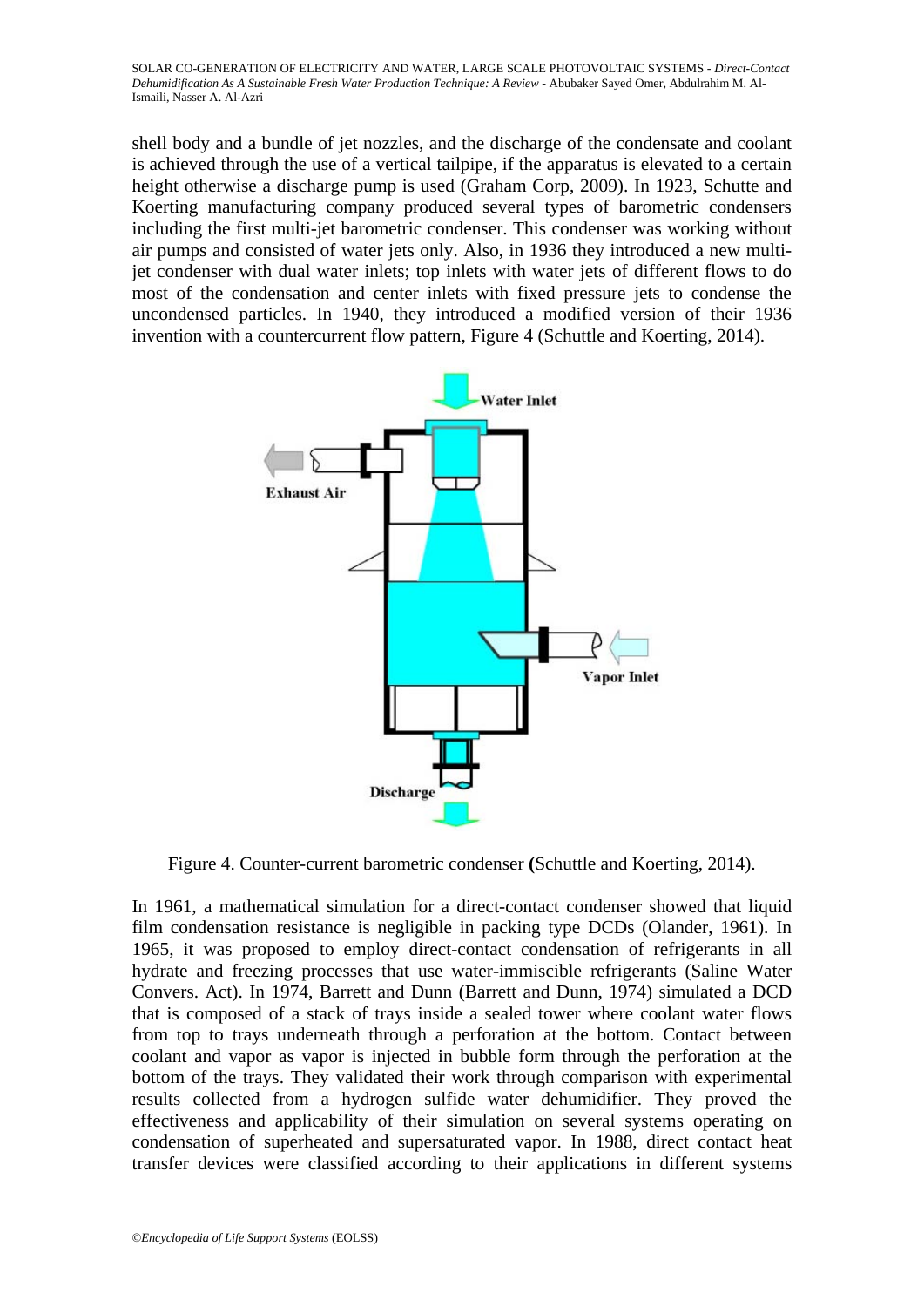(Kreith and Boehm, 1988). One of these systems was a dry cooling tower that was combining direct and indirect heat transfer processes (Figure 5). In this system, water is indirectly cooled via cooling coils and subsequently, this water is used to directly condense water vapor leaving the exhaust of a steam turbine. Further elaboration on the application of DCDs is given below.



Figure 5. Dry cooling tower with a direct-contact condenser (Kreith and Boehm, 1988).

#### TO ACCESS ALL THE **26 PAGES** OF THIS CHAPTER, Visi[t: http://www.eolss.net/Eolss-sampleAllChapter.aspx](https://www.eolss.net/ebooklib/sc_cart.aspx?File=E6-107-19)

#### **Bibliography**

- -

Airconditioning-systems, Dehumidifier, (2017). http://www.airconditioningsystems.com/dehumidifier.html (accessed October 23, 2017).

Al-Azri N.A., Y.H. Zurigat, N.Z. Al-Rawahi (2013), Development of bioclimatic chart for passive building design, *Int. J. Sustain. Energy*. 32, 713–723. doi:10.1080/14786451.2013.813026.

Al-Enezi G., H. Ettouney, N. Fawzy (2006), Low temperature humidification dehumidification desalination process, *Energy Convers. Manag*. 47, 470–484. doi:10.1016/j.enconman.2005.04.010.

Al-Hallaj S., S. Parekh, M.M. Farid, J.R. Selman, Solar desalination with humidificationdehumidification cycle: Review of economics, *Desalination*. 195 (2006) 169–186. doi:10.1016/j.desal.2005.09.033.

Al-Ismaili A.M. (2012), Water Production of Seawater Greenhouse in Oman, in: Abstr. Fog Collect. Symp., Salalah, Oman.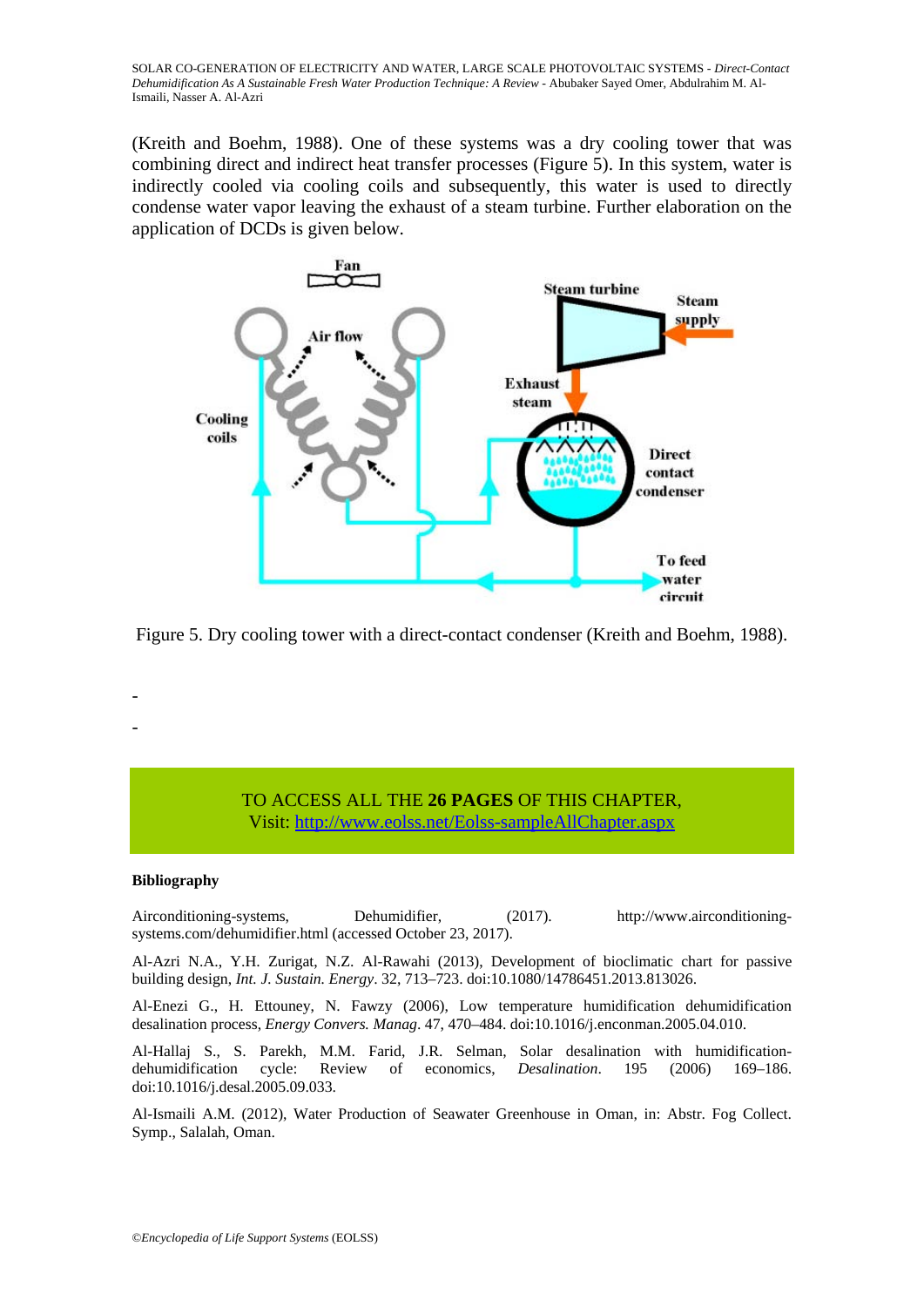Al-Ismaili A.M. (2014), Seawater greenhouses in Oman: Experimental results, in: Int. Agric. Congr. Putrajaya, Malaysia.

Al-Ismaili A.M., E.K. Weatherhead, H. Jayasuriya (2012), Mathematical Simulation of the dehumidifier of Seawater Greenhouse, in: Int. Conf. Agric. Eng., Valencia, Spain,.

Al-Ismaili A.M., H. Jayasuriya (2016), Seawater greenhouse in Oman: A sustainable technique for freshwater conservation and production, Renew. *Sustain. Energy Rev*. 54, 653–664. doi:10.1016/j.rser.2015.10.016. [A review of the seawater greenhouse technology with emphasis on water production techniques to provide irrigation demand].

Allergyandair, Dehumidifiers, (2017). https://learn.allergyandair.com/indoor-air-quality-3/dehumidifiers/ (accessed October 22, 2017).

Alnaimat F., J.F. Klausner, R. Mei (2011), Transient analysis of direct contact evaporation and condensation within packed beds, *Int. J. Heat Mass Transf*. 54, 3381–3393. doi:10.1016/j.ijheatmasstransfer.2011.03.048. [A transient one-dimensional model used to simulate the heat and mass transfer occurring inside DCDs'].

Alsadaie S.M., I.M. Mujtaba (2017), Dynamic modelling of Heat Exchanger fouling in multistage flash (MSF) desalination, *Desalination*. 409, 47–65. doi:10.1016/j.desal.2017.01.020.

AMFAH dehumidifier, Dehumidifiers for Health Care, (2017). http://www.amfahdehumidifier.com/health-care.html (accessed October 22, 2017).

Arilaire.com, Aprilaire, (2018). https://www.aprilaire.com/whole-house-products/dehumidifier (accessed February 18, 2018).

Arundel A. V., E.M. Sterling, J.H. Biggin, T.D. Sterling, (1986) Indirect health effects of relative humidity in indoor environments, *Env. Heal. Perspect*. 65, 351–361. doi:10.1289/ehp.8665351.

ASHRAE (2009), *ASHRAE Handbook Fundamentals*, Atlanta, GA.

Ayyaswamy P.S. (1995), Direct-Contact Transfer Processes with Moving Liquid Droplets, *Adv. Heat Transf.* 26, 1–104. doi:10.1016/S0065-2717(08)70295-8.

Babakhani D., Soleymani M. (2009), An analytical solution for air dehumidification by liquid desiccant in a nacked column. *Int. Commun. Heat Mass Transf.* 36, 969–977. in a packed column, *Int. Commun. Heat Mass Transf.* 36, 969–977. doi:10.1016/j.icheatmasstransfer.2009.06.002.

Baharathan D., Parent Y, Hassani A.V. (1999), Method and apparatus for high-efficiency direct contact condensation, US5925291 A, 1999.[A novel multi-type and multi-flow-patter DCD invention].

Barrett E.C., Dunn S.G. (1974), Design of Direct Contact Humidifiers and Dehumidifiers Using Tray Columns, *Ind. Eng. Chem. Process Des. Dev*. 13, 353–358. doi:10.1021/i260052a009.

Bejan A. (1996), Entropy generation minimization: The new thermodynamics of finite-size devices and

finite-time processes, *J. Appl. Phys.* 79, 1191–1218. doi:10.1063/1.362674.

Bejan A., Lorente S. (2013)., Constructal law of design and evolution: Physics, Biology, Technology, and Society, *J. Appl. Phys*. 113, doi:10.1063/1.4798429.

Boehlert C.R. (1971), Saline water conversion program, in: Legis. Hist. Saline Water Convers. Act, Vol. 6, Issue 1, n.d.: pp. 158–159.

Brundrett G.W., (1987) Handbook of Dehumidification Technology, in: Hand book. Dehumidification Technol., British Library Cataloguing in Publication Data, pp. 13–24. doi:10.1016/B978-0-408-02520- 1.50005-9.

C. Yildirim, I. Solmuş (2014), A parametric study on a humidification-dehumidification (HDH) desalination unit powered by solar air and water heaters, *Energy Convers. Manag*. 86, 568–575. doi:10.1016/j.enconman.2014.06.016. [A case study that uses Fourth-order Runge–Kutta method to simulate the DCD operation].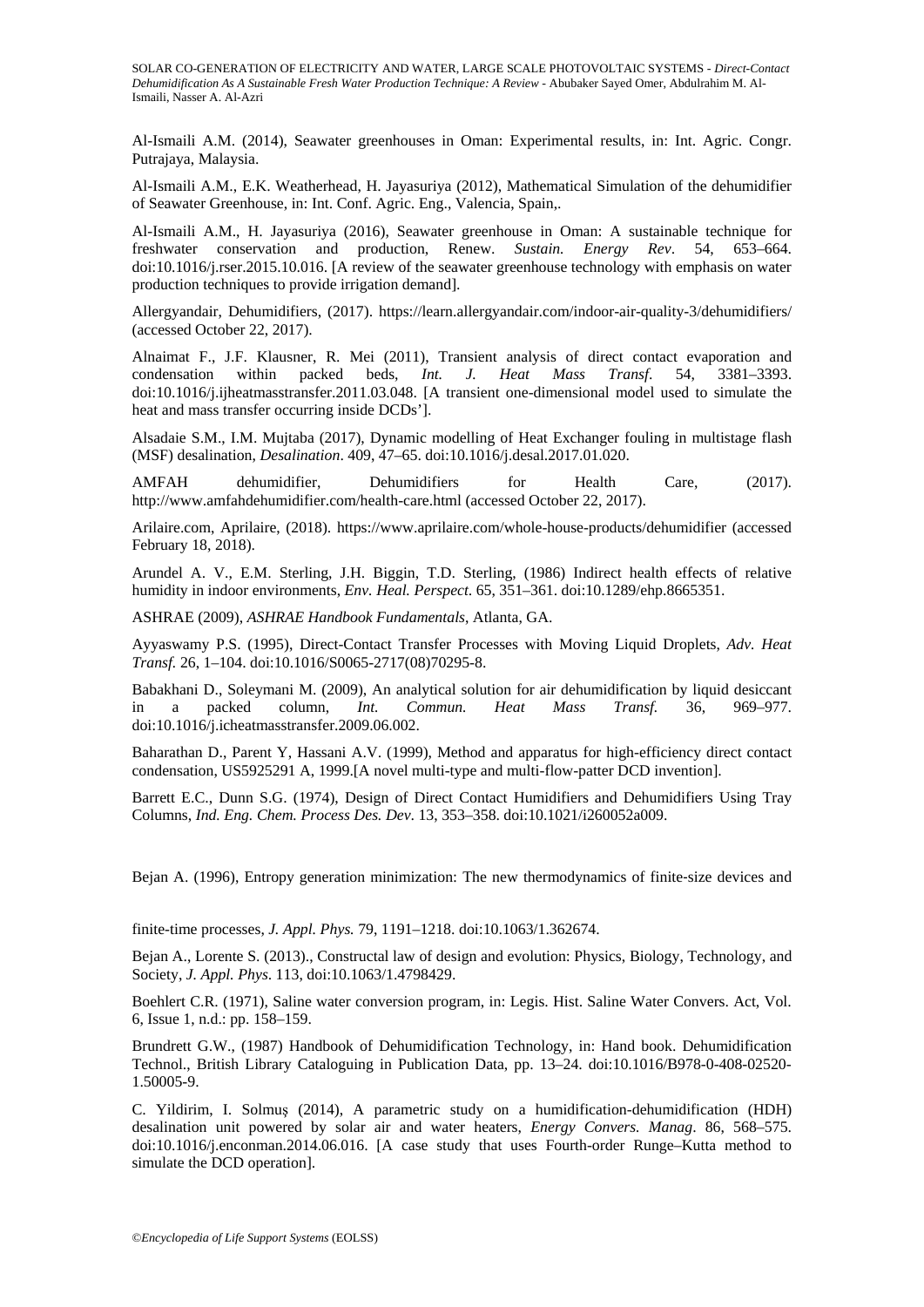Campen J.B., G.P.A. Bot, H.F. De Zwart (2003), Dehumidification of Greenhouses at Northern Latitudes, *Biosyst. Eng.* 86, 487–493. doi:10.1016/j.biosystemseng.2003.08.008. [Results of using GX software to simulate the heat and mass transfer occurring in a greenhouse to evaluate the evapotranspiration condensation occurring inside].

Celata G.P., M. Cumo, G.E. Farello, G. Focardi (1989), A comprehensive analysis of direct contact condensation of saturated steam on sub-cooled liquid jets, *Int. J. Heat Mass Transf.* 32, 639–654. doi:10.1016/0017-9310(89)90212-3.

Cengel Y.A. (2005), *Heat Transfer*: *A Practical Approach*, in: 2nd ed., McGraw-Hill: pp. 667–697.

Cengel Y.A., Boles M.A. (2015), *Thermodynamics: an Engineering Approach* 7th Edition, McGraw-Hill.

Chehayeb K.M., F.K. Cheaib, J.H. V Lienhard (2014), A numerical solution algorithm for heat and mass transfer model of a desalination system based on Packed-Bed Humidification and Bubble Column Dehumidification, Proc. 15th Int. Heat Transf. Conf. 1–15.

Chung T.W., A.L. Hines, D. Novosel (1995), Dehumidification of moist air with simultaneous removal of selected indoor pollutants by triethylene glycol solutions in a packed-bed absorber, *Sep. Sci. Technol*. 30, 1807–1832. doi:10.1080/01496399508010378.

*Collins dictionary*, Definition of "dehumidification," (2017). https://www.collinsdictionary.com/dictionary/english/dehumidification (accessed October 3, 2017).

Condensation, *Natl. Geogr. Mag*. (2017). https://www.nationalgeographic.org/encyclopedia/condensation/ (accessed October 4, 2017).

Davis R.E., G.R. McGregor, K.B. Enfield (2016), Humidity: A review and primer on atmospheric moisture and human health, *Environ. Res*. 144, 106–116. doi:10.1016/j.envres.2015.10.014.

Elsarrag E. (2006), Dehumidification of air by chemical liquid desiccant in a packed column and its heat and mass transfer effectiveness, *HVAC R Res.* 12, 3–16. doi:10.1080/10789669.2006.10391164.

Eslamimanesh A., Hatamipour M.S. (2009), Mathematical Modeling of a Direct Contact Humidification – Dehumidification Desalination Process, Desalination. 237, 296–304. doi:10.1016/j.desal.2008.01.023. [A study that shows the criticality of the water-to-air-ratio on the DCD process].

Eslamimanesh A., Hatamipour M.S. (2010), Economical study of a small-scale direct contact humidification-dehumidification desalination plant, *Desalination*. 250, 203–207. doi:10.1016/j.desal.2008.11.015. [This study compares the economical aspects of using DCDs and compares it to the use of indirect-contact dehumidifiers].

Ettouney H. (2005), Design and analysis of humidification dehumidification desalination process, *Desalination*. 183 341–352. doi:10.1016/j.desal.2005.03.039.

Farid M.M., S. Parekh, J.R. Selman, S. Al-Hallaj (2003), Solar desalination with a humidificationdehumidification cycle: Mathematical modeling of the unit, *Desalination*. 151, 153–164. doi:10.1016/S0011-9164(02)00994-3.

Ford J.D., Lekic A. (1973), Rate of growth of drops during condensation, *Int. J. Heat Mass Transf.* 16, 61–62. doi:10.1016/0017-9310(73)90251-2.

Graham Corp., *Barometric Condenser, Prod. Man*. (2009) 2. http://www.graham-mfg.com/usr/Product Manuals/OMI\_BARO\_1097.pdf (accessed November 10, 2017).

Gulawani S.S., J.B. Joshi, M.S. Shah, C.S. Rama Prasad, D.S. Shukla (2006), CFD analysis of flow pattern and heat transfer in direct contact steam condensation, *Chem. Eng. Sci.* 61, 5204–5220. doi:10.1016/j.ces.2006.03.032.

Hashemifard S.A., Azin R. (2004) (2004), New experimental aspects of the carrier gas process (CGP), *Desalination*. 164, 125–133. doi:10.1016/S0011-9164(04)00171-7.

Hassaboua A., M. Spinnlerb, W. Polifkeb (2014), The Role of Conductive Packing in Direct Contact Humidification-Dehumidification Regenerators - Part I: Theoretical Analysis, *Int. J. Mech. Eng. Technol*. 5, 126–138.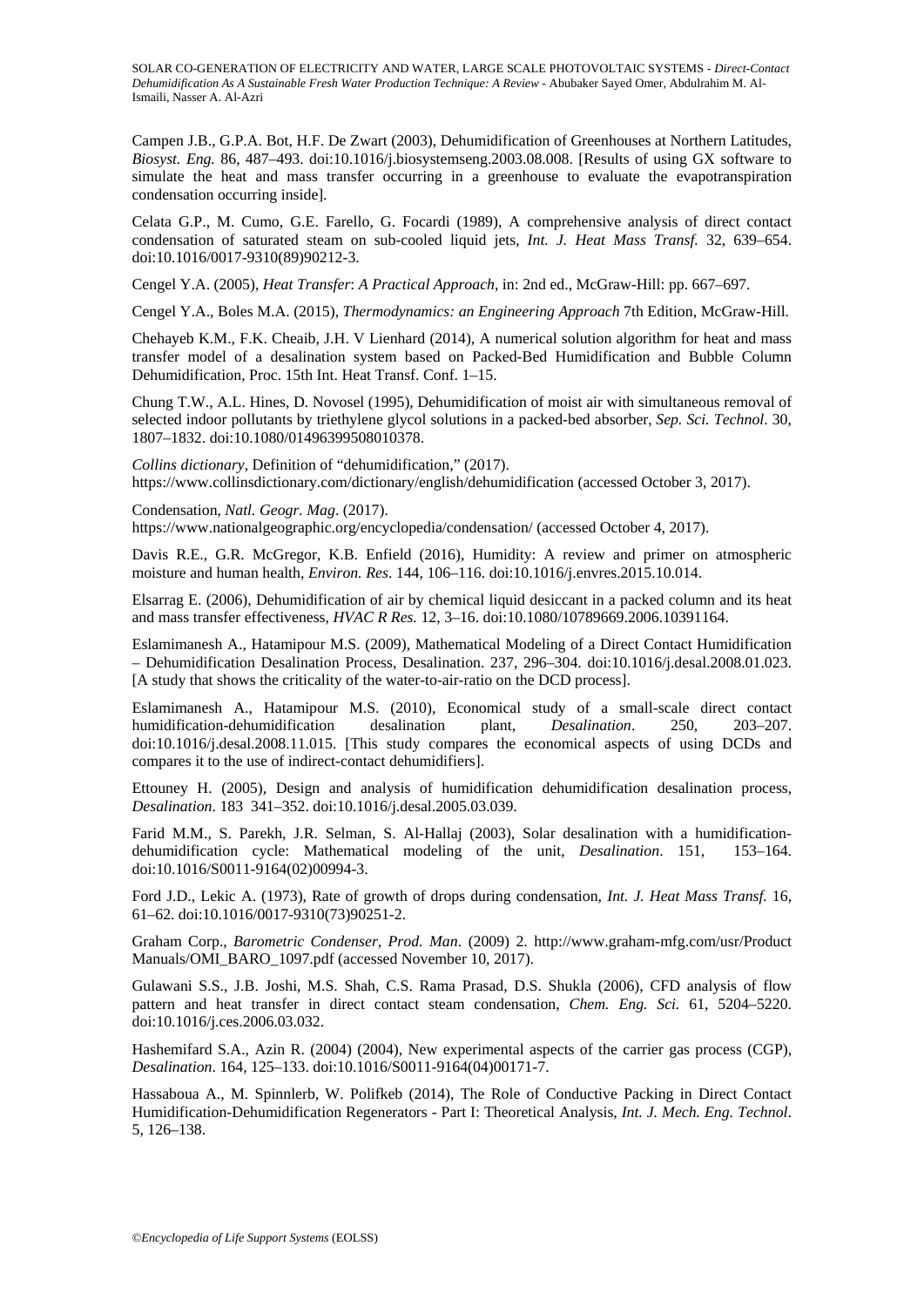Hayes D., M.A. Jhaveri, D.M. Mannino, H. Strawbridge, J. Temprano (2013), The effect of mold sensitization and humidity upon allergic asthma, *Clin. Respir. J.* 7, 135–144. doi:10.1111/j.1752- 699X.2012.00294.x.

He W.F., L. Huang, J.R. Xia, W.P. Zhu, D. Han, Y.K. Wu (2017), Parametric analysis of a humidification dehumidification desalination system using a direct-contact dehumidifier, *Int. J. Therm. Sci*. 120, 31–40. doi:10.1016/j.ijthermalsci.2017.05.027. [A case study to use DCD to disalinate brakish water by utilizing waste heat].

Hijikata K., Y. Mori, S. Kawaguchi (1984), Direct contact condensation of vapor to falling cooled droplets, *Int. J. Heat Mass Transf*. 27, 1631–1640. doi:10.1016/0017-9310(84)90275-8. [Experimentally utilizing the subcooled state of the condensed droplets for condensation enhancement].

Hou S. (2008), Two-stage solar multi-effect humidification dehumidification desalination process plotted from pinch analysis, *Desalination*. 222, 572–578. doi:10.1016/j.desal.2007.01.127.

Iihf, Technical guidelines of an ice rink, in: *IIHF Arena Man*., 2002: pp. 15–37.

Incropera F.P., DeWitt D.P. (1990), *Fundamentals of Heat and Mass Transfer*, 3rd ed., John Wiley & Sons.

Jaber H., Webb R.L. (1989), Design of Cooling Towers by the Effectiveness-NTU Method, *J. Heat Transfer*. 111, 837. doi:10.1115/1.3250794.

Jacobs H.R. (1988), Direct-Contact Condensation, in: Kreith F., Boehm R.F. *Direct-Contact Heat Transf.*, Springer, Berlin, Heidelberg, doi:https://doi.org/10.1007/978-3-662-30182-1\_12.

Jacobs H.R. (2011), Direct Contact Heat Exchangers, *THERMOPEDIATM*. doi:10.1615/AtoZ.d.direct\_contact\_heat\_exchangers.

Jain S., Bansal P.K. (2007), Performance analysis of liquid desiccant dehumidification systems, *Int. J. Refrig.* 30, 861–872. doi:10.1016/j.ijrefrig.2006.11.013.

Kandlikar S.G., V.K. Dhir, M. Shoji (1999), *Handbook of Phase Change: Boiling and Condensation*, doi:10.1017/CBO9781107415324.004.

Kim Y.-S., J.-W. Park, C.-H. Song (2004), Investigation of the stem-water direct contact condensation heat transfer coefficients using interfacial transport models, *Int. Commun. Heat Mass Transf*. 31, doi:10.1016/j.icheatmasstransfer.2004.02.010.

Kingsford P.W., James Watt, *Encycl. Br.* (2017). https://www.britannica.com/biography/James-Watt (accessed November 5, 2017).

Klausner J.F., L. Yi, M. Darwish, R.W. Mei (2004), Innovative diffusion driven desalination process, *J. Energy Resour. Technol*. ASME. 126, 219–225. doi:10.1115/1.1786927.

Kreith F., Boehm R.F. (1988), Direct-Contact Devices and Application, in: *Direct-Contact Heat Transf*., Springer-Verlag Berlin Heidelberg: pp. 3–9. doi:10.1007/9783662301821.

Kumar, R., & Asati, A. K. (2014). Simplified Mathematical Modelling of Dehumidifier and Regenerator of Liquid Desiccant System. International Journal of Current Engineering and Technology, 4(2), 557– 563.

Lekic A., Ford J.D. (1980), Direct contact condensation of vapour on a spray of sub-cooled liquid droplets, *Int. J. Heat Mass Transf.* 23, 1531–1537. doi:10.1016/0017-9310(80)90156-8.

Li C., Y. Ma, Y. Li, F. Wang (2010), EIS monitoring study of atmospheric corrosion under variable relative humidity, Corros. Sci. 52, 3677–3686. doi:10.1016/j.corsci.2010.07.018.

Li X., S. Liu, X. Cui, H. Li (2013), Experimental study of direct contact steam condensation in structured packing, *Asia-Pacific J. Chem. Eng*. 8, 657–664. doi:10.1002/apj.1706. [This study presents a primary parametric analysis of variables affecting direct contact condensation].

Li Y., J.F. Klausner, R. Mei, J. Knight (2006), Direct Contact Condensation in Packed Beds, *Int. J. Heat Mass Transf.* 49, 4751–4761. doi:10.1016/j.ijheatmasstransfer.2006.06.013.[Experimental work to investigate the use of DCD to condense vapor in a diffusion driven desalination process].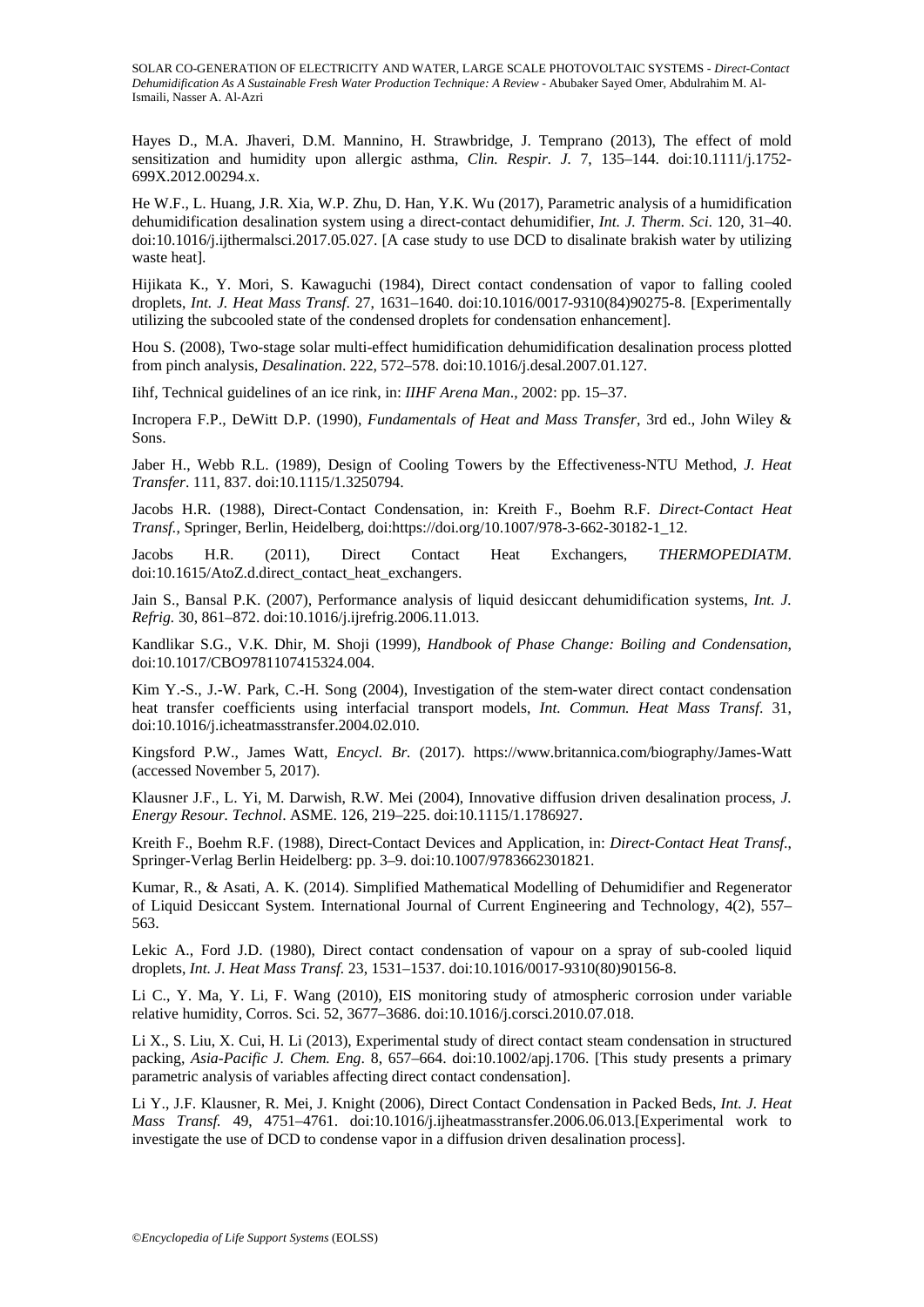Lin Jie Huang, Ayyaswamy P.S. (1987), Heat and mass transfer associated with a spray drop experiencing condensation: a fully transient analysis, *Int. J. Heat Mass Transf*. 30, 881–891. doi:10.1016/0017-9310(87)90007-X. [A study that presents A unit cylinder cell model with a body-fitted coordinate system to examine the interaction between neighbouring droplets in a spray-type DCD]

Maalouf S., E. Boulawz Ksayer, D. Clodic (2016), Investigation of Direct Contact Condensation for Wet Flue-Gas Waste Heat Recovery Using Organic Rankine Cycle, *Energy Convers. Manag*. 107, 96–102. doi:10.1016/j.enconman.2015.09.047.

Mahood H.B., A.O. Sharif, S. Al-Aibi, D. Hawkins, R. Thorpe (2014), Analytical Solution and Experimental Measurements for Temperature Distribution Prediction of Three-Phase Direct-Contact Condenser, *Energy*. 67, 538–547. doi:10.1016/j.energy.2013.12.026.

McNaught J.M. (2011), Condensers, THERMOPEDIATM. doi:10.1615/AtoZ.c.condensers.

Mehrgoo M., Amidpour M. (2012), Constructal Design and Optimization of a Direct Contact Humidification-Dehumidification Desalination Unit, *Desalination*. 293, 69–77. doi:10.1016/j.desal.2012.02.025.

Mei L., Dai Y.J. (2008), A technical review on use of liquid-desiccant dehumidification for airconditioning application, *Renew. Sustain. Energy Rev*. 12, 662–689. doi:10.1016/j.rser.2006.10.006.

Mohamed E.S., G. Papadakis, E. Mathioulakis, V. Belessiotis (2006), An experimental comparative study of the technical and economic performance of a small reverse osmosis desalination system equipped with an hydraulic energy recovery unit, *Desalination*. 194, 239–250. doi:10.1016/j.desal.2005.10.031.

Mohammad A.T., S.B. Mat, A.A. Al-abidi (2015), Liquid desiccant dehumidification in air-conditioning systems.

Narayan P. G., J.H. Lienhard, S.M. Zubair (2010), Entropy generation minimization of combined heat and mass transfer devices, *Int. J. Therm. Sci*. 49, 2057–2066. doi:10.1016/j.ijthermalsci.2010.04.024. [A study that introduces a modified heat capacity ratio rate as a mean of evaluating the technical effectiveness of heat exchangers]

Narayan P. G., K.H. Mistry, M.H. Sharqawy, S.M. Zubair, J.H. Lienhard (2010), Energy effectiveness of simultaneous heat and mass exchange devices, Front. *Heat Mass Transf*. 1, doi:10.5098/hmt.v1.2.3001. [A study of literature on technically evaluating the effectiveness of heat exchanging devices].

Narayan P.G., G.P. Thiel, R.K. McGovern, J.H. Lienhard, M.H. Elsharqawy (2014), Humidification-Dehumidification System Including a Bubble-Column Vapor Mixture Condenser, US8778065 B2,. https://www.google.com/patents/US8778065. [A novel multi-type DCD invention]

Nellis G., Klein S. (2009), Heat Transfer, Cambridge University Press.

Niroomand N., M. Zamen, M. Amidpour (2015), Theoretical Investigation of Using a Direct Contact Dehumidifier In Humidification- Dehumidification, *Desalin. Water Treat*. 54, 305–315. doi:10.1080/19443994.2014.880157. [This paper studied the use of DCD in a HDH system to show the most critical parameters that affect water production].

Olander, D.R. (1961). Design of direct cooler-condensers. Industrial and Engineering Chemistry, Vol. 53, No. 2, (February 1961), pp. 121-126, ISSN 0019-7866

Oueslati A., Megriche A. (2017), Performance analysis of a new humid air dehumidifier, *Energy Procedia*. 119, 453–465. doi:10.1016/j.egypro.2017.07.049.

Pahlavanzadeh H., Nooriasl P.( 2012), Entropy generation in liquid desiccant dehumidification system, in: *Energy Procedia*,: pp. 1855–1860. doi:10.1016/j.egypro.2011.12.887.

Parekh S., M.M. Farid, J.R. Selman, S. Al-Hallaj (2004), Solar desalination with a humidificationdehumidification technique - A comprehensive technical review, *Desalination*. 160, 167–186. doi:10.1016/S0011-9164(04)90007-0.

Perret J.S., A.M. Al-Ismaili, S.S. Sablani (2005), Development of a humidification-dehumidification system in a Quonset greenhouse for sustainable crop production in arid regions, *Biosyst. Eng*. 91, 349– 359. doi:10.1016/j.biosystemseng.2005.04.009. [A paper on constructing a seawater greenhuse in the sultanate of Oman].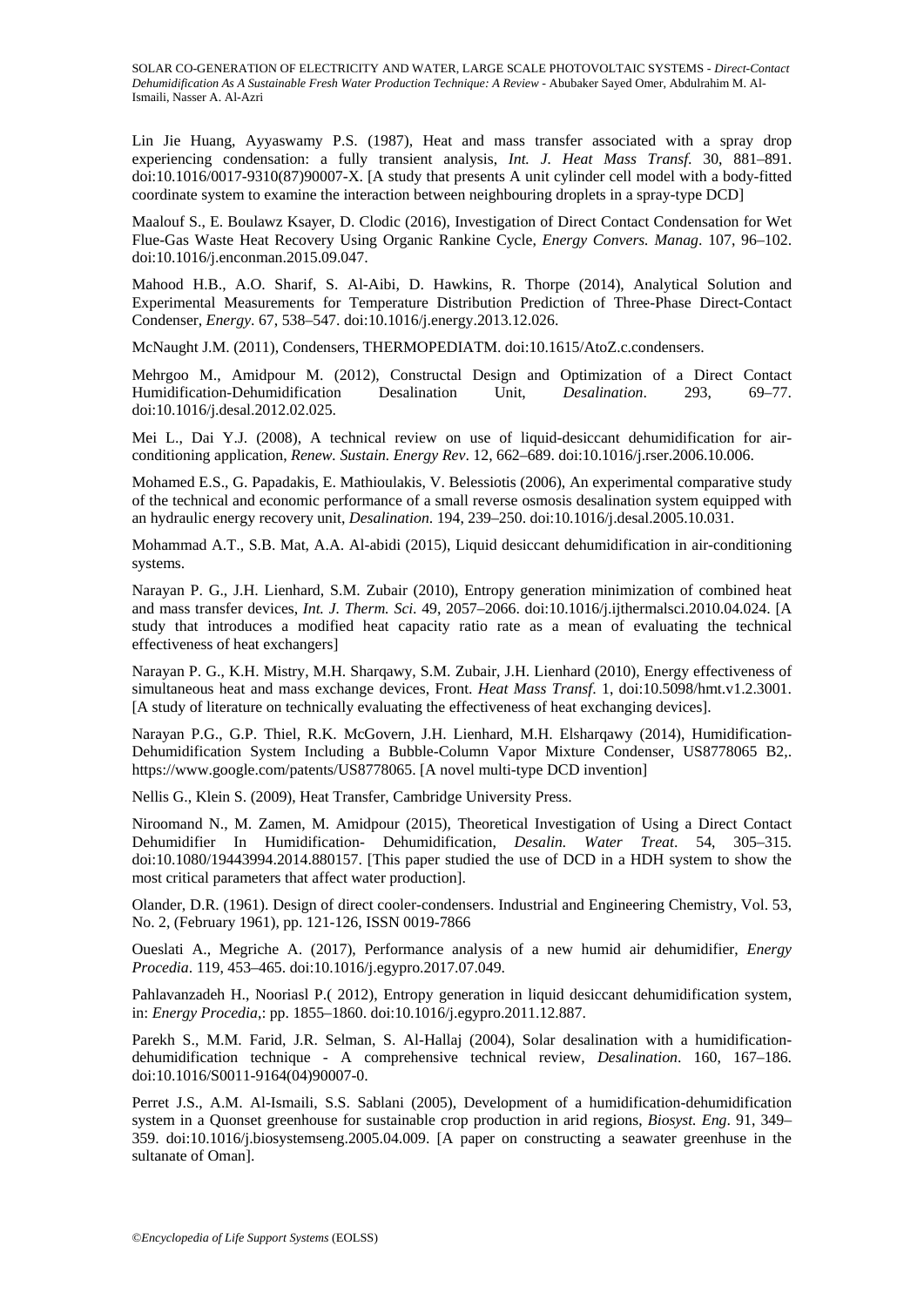Perret J.S., A.M. Al-Ismaili, S.S. Sablani (2005), Humidification-dehumidification system in a greenhouse for Sustainable Crop Production, in: Ninth Int. Water Technol. Conf., Sharm El Sheikh, Egypt: pp. 849–862.

Rahimi A., D. Babakhani (2013), Mathematical modeling of a packed-bed air dehumidifier: The impact of empirical correlations, *J. Pet. Sci. Eng*. 108, 222–229. doi:10.1016/j.petrol.2013.03.031. [A study that presents empirical correlations for both; structured and random packing-bed heat exchangers]

Sahlot M., Riffat S.B. (2016), Desiccant cooling systems: A review, *Int. J. Low-Carbon Technol.* 11, 489–505. doi:10.1093/ijlct/ctv032.

Schmack M., G. Ho, M. Anda (2016), Technical evaluation of simple condenser devices for a bubble column desalinator, Desalin. Water Treat. 57, 18573–18587. doi:10.1080/19443994.2015.1096835.

Schutte and Koerting. (2014), Barometric Condensers, 1–12. https://www.sk.com/pdf/5AA\_barometric\_condensers\_brochure.pdf (accessed November 5, 2017).

Seader J.D., Henley E.J. (2006), Separation process principles, in: *Choice Rev. Online*, 2nd ed., http://choicereviews.org/review/10.5860/CHOICE.36-5112.

Shah R.K., Sekulić D.P. (2003), Classification of Heat Exchangers, in: Fundamentals of Heat Exchanger Design,: pp. 4–6. doi:10.1007/BF00740254.

Shaman J., V.E. Pitzer, C. Viboud, B.T. Grenfell, M. Lipsitch (2010)., Absolute humidity and the seasonal onset of influenza in the continental United States, PLoS Biol. 8, doi:10.1371/journal.pbio.1000316.

Sharshir S.W., G. Peng, N. Yang, M.A. Eltawil, M.K.A. Ali, A.E. Kabeel (2016), A hybrid desalination system using humidification-dehumidification and solar stills integrated with evacuated solar water heater, *Energy Convers. Manag*. 124, 287–296. doi:10.1016/j.enconman.2016.07.028. [A novel design of a hybrid solar desalination system that reuses warm water drained from a DCD].

Somerscales E.F.C. (1997), Fundamentals of corrosion fouling, *Exp. Therm. Fluid Sci*. 14, 335–355. doi:10.1016/S0894-1777(96)00136-7.

Survey U.S. Department of the Interior | U.S. Geological, Condensation - The Water Cycle, (2016). https://water.usgs.gov/edu/watercyclecondensation.html (accessed February 18, 2018).

The Hunterian Museum and Art Gallery, Model Newcomen Engine, Repaired by James Watt, (2017). http://www.huntsearch.gla.ac.uk/cgi-

bin/foxweb/huntsearch/DetailedResults.fwx?collection=all&SearchTerm=C.29&mdaCode=GLAHM (accessed November 5, 2017).

Thepurefactory, Dehumidifier, (2013). http://thepurefactory.com/en/catalog/pure-factory/climatecontrol/humity/dehumidifier (accessed October 22, 2017).

Tow E.W., J.H. Lienhard (2014), Experiments and Modeling of Bubble Column Dehumidifier Performance, *Int. J. Therm. Sci*. 80, 65–75. doi:10.1016/j.ijthermalsci.2014.01.018.

Tow E.W., Lienhard J.H., Analytical modeling of a bubble column dehumidifier, in: ASME 2013 Heat Transf. Summer Conf. Collocated with ASME 2013 7th Int. Conf. Energy Sustain. ASME 2013 11th Int. Conf. Fuel Cell Sci. Eng. Technol. HT 2013, 2013. doi:10.1115/HT2013-17763. [Introducing algebraic equations to model bubble column condensation].

Trofimov L.I. (2011), Intensification of heat transfer in a jet condenser by additional jet splitting using a grid, *Theor. Found. Chem. Eng*. 45, 75–80. doi:10.1134/S004057951101012X.

Wang K., T. Hu, A.H. Hassabou, M. Spinnler, W. Polifke (2013), Analyzing and modeling the dynamic thermal behaviors of direct contact condensers packed with PCM spheres, *Contin. Mech. Thermodyn.* 25, 23–41. doi:10.1007/s00161-012-0246-9. [Experimental work that shows the insignificance of the effect of using phase changing materials on water production in case of co-curent stream of fluids].

Xiong R., S. Wang, Z. Wang 2006), A mathematical model for a thermally coupled humidificationdehumidification desalination process, *Desalination*. 196, (177–187. doi:10.1016/j.desal.2006.01.012.